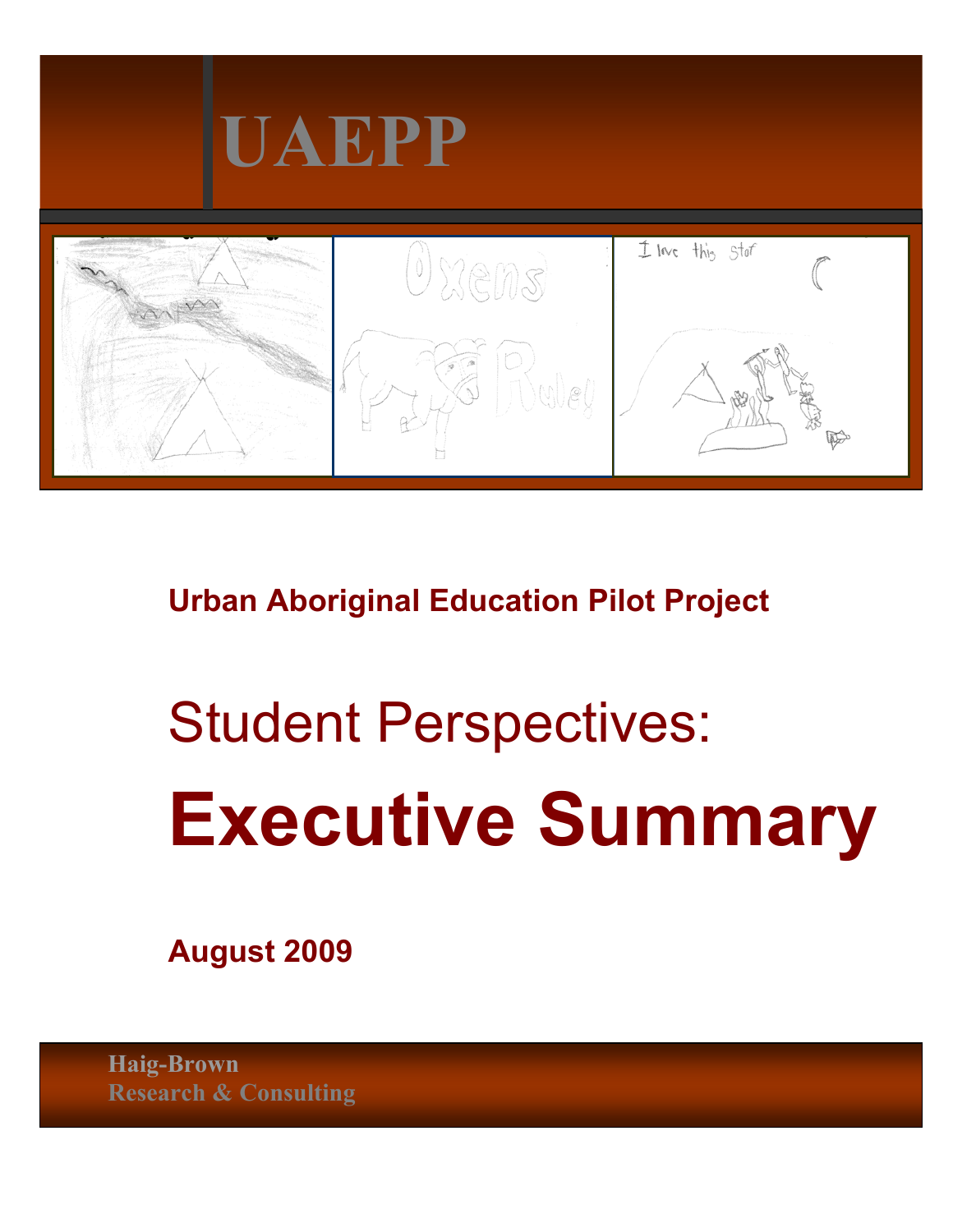## **Executive Summary**

The Urban Aboriginal Education Pilot Project (UAEPP), initiated in January, 2008, invited four 'site' schools in Barrie to embrace the infusion of Aboriginal content into regular school teaching while recognizing the unique learning needs of Aboriginal youth. The project included several cultural activities, whole-school awareness initiatives, the development of a physical space ("The Lodge") where students could become involved in activities rooted in Aboriginal culture, the presence of Child & Youth workers and Resource Teachers as supports for both staff and students. This document is a compilation of reflections of elementary students' response to the project. Their perspectives and contributions have helped to offer valuable insight into the benefits and challenges of the Urban Aboriginal Education Pilot Project (UAEPP). Many thanks are offered to these students for their time, thoughtfulness, and honesty.

#### **1. Objectives**

 The development of identity and agency of Aboriginal youth is a critical part of supporting their learning needs. The Policy Research Initiative (Horizons, 2008) notes that 'Spaces to congregate with peers, take a break from having to meet expectations, share experience and gather information are critical" (p.11) to open doors for Aboriginal youth. The UAEPP gathered information from the community about what would help foster greater cultural understanding in our schools. The community responded that there needed to be a welcome environment at schools as well as a separate area for Aboriginal cultural development, echoing the findings of the Policy Initiative. The

UAEPP undertook to address these two concerns. The first concern was addressed by infusing Aboriginal culture into activities and classrooms while the second concern was addressed by establishing a "Lodge" in each site school.

At the end of the first year of the project, the 'interim', an evaluation was undertaken to determine some of the benefits and challenges of the UAEPP. This report is a summary of the results of that evaluation. The objectives of this report are to determine whether the program made an impact on student experience and cultural growth.

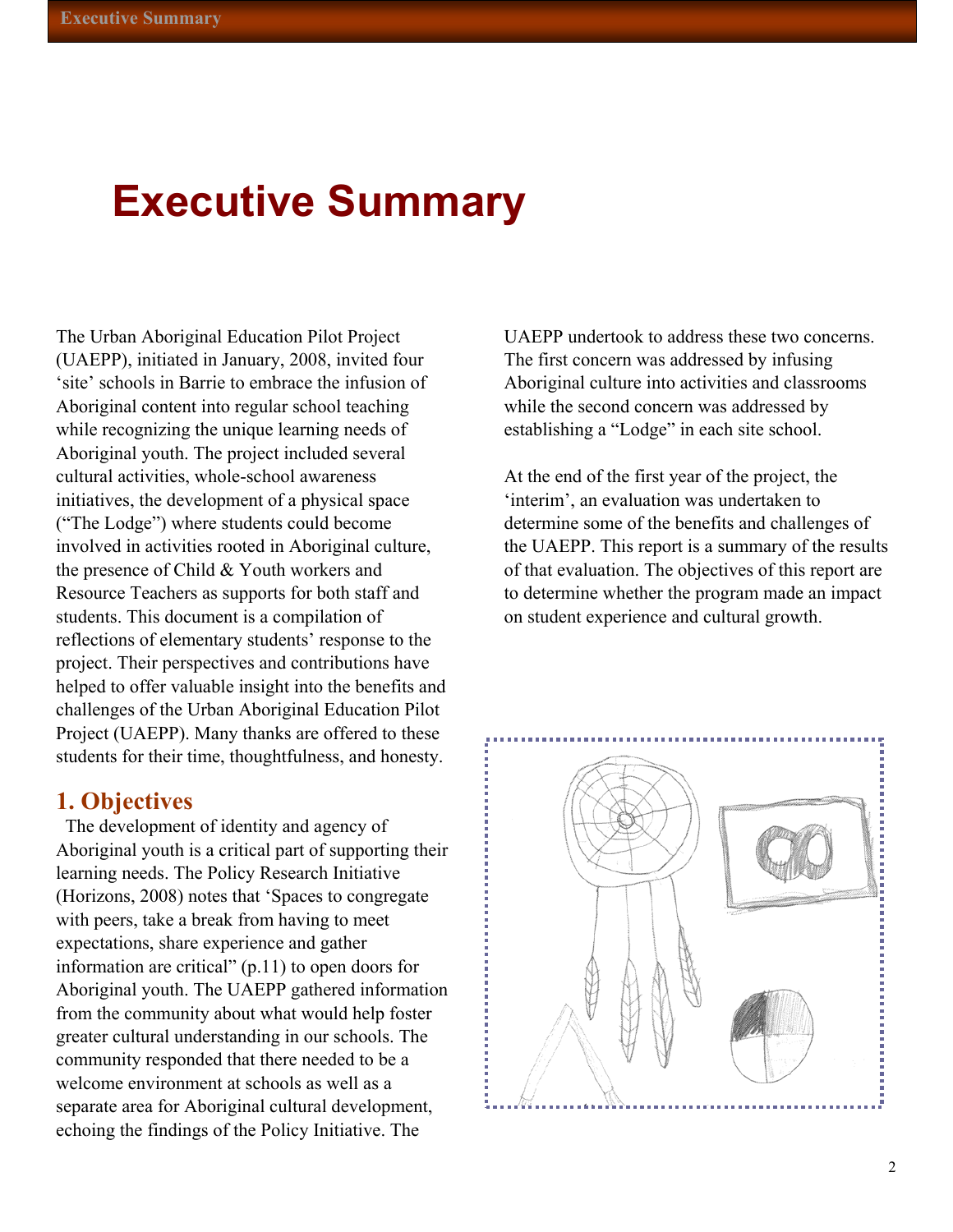#### **2. Lodge Activities**

 Students reported to have enjoyed the activities associated with the Lodges and to have learned about Aboriginal peoples. When asked what it was that they liked the most about the activities, grade 3 students enthusiastically wrote such comments as,

'*Helping other people*' and '*I liked it becouse it was chalenging*'.

Older students (grades  $4 - 8$ ) were asked what they learned in the activity and some responses included,

'*How the art is amazing*'

'*I leard to Respect others and They will respect you back*', '*I learned that all beliefs are important*', and '*I learned how to say I like your shirt*'.

self-identified as Aboriginal had this sentiment, as Although half of the students indicated that doing the lodge activity made them feel 'better' about themselves, a clear majority of students who had seen in the graph below.



#### **3. Welcome Environment**

welcome or very welcome at school. For grade 3's, 85% felt welcome, while for students in grades 4 though 8, 73% felt welcome. When Students indicated that, in general, they felt pretty

asked if their feeling of being welcome had changed depending on whether they had been to their Lodge. As can be seen below, a quarter of those who had UAEPP while 9% of those who had not been to the since the UAEPP, students answered differently, been to the Lodge felt more welcome since the lodge felt more welcome since the UAEPP.

Another difference emerged between students



who had self-identified as Aboriginal and those who while just over 10% of non-self-identified students indicated this change (below). had not. Over a third of Aboriginal students indicated that they felt more welcome since UAEPP

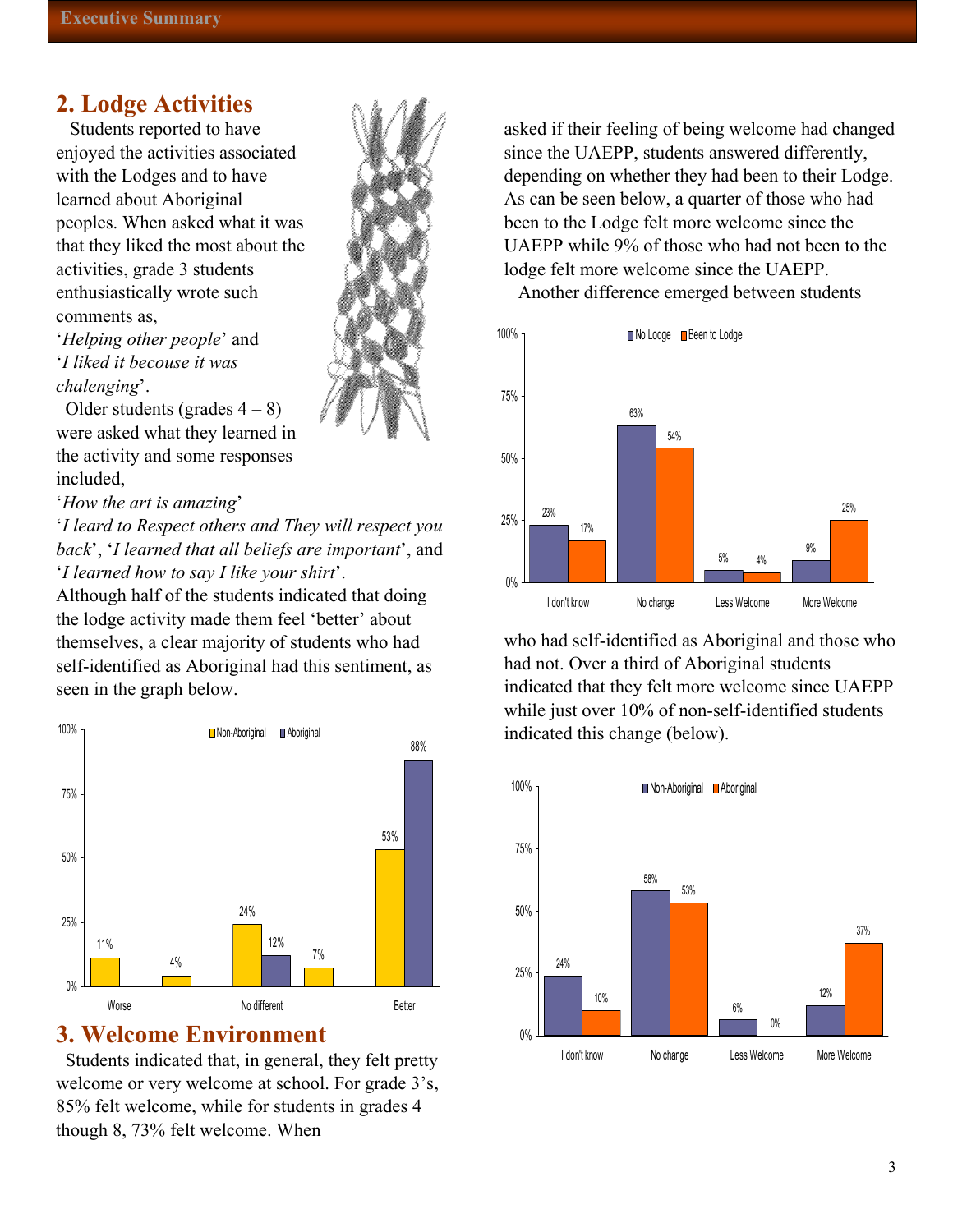

#### **4. Feeling Valued**

 Fifty percent of students indicated that they felt 'pretty' or 'very' valued at school. When asked whether their feeling of being valued had changed as a result of the UAEPP, students who had been to



#### **5. Aboriginal Content**  *Material*

In general, younger grades  $(4 - 5)$  indicated that they learned about Aboriginal art if it were being taught in classes, while older grades indicated that they were learning about Aboriginal culture and history. Indeed, when asked in which classes students were learning about Aboriginal peoples, younger grades were more inclined to say 'Art' while older classes were more inclined to respond with 'Social Studies'.

 One of the main goals of the program was to infuse Aboriginal content into classrooms such that students would increase their understanding of

Aboriginal peoples. When students were asked whether they knew more about First Nation, Metis, Inuit in the project year than in the year before. 79% of grade 3 students indicated that they learned 'way more' or 'some more. Of the older students who had indicated that they had participated in a Lodge activity, 72% noted that the activity had given them a better understanding of Aboriginal peoples. They reported to have learned about Art, Culture, History, Spirituality, Language, and Government.

#### *Comfort with Material*

.

 Students were asked how comfortable they were when Aboriginal content was discussed in class. 91% of grade 3 students indicated that they felt either 'pretty' or 'very' comfortable, while 61% of older students had the similar responses. For older students, if they had visited the Lodge at their school, 81% noted that they were pretty or very comfortable learning about Aboriginal content, while 52% who had not been to the lodge had this level of comfort.